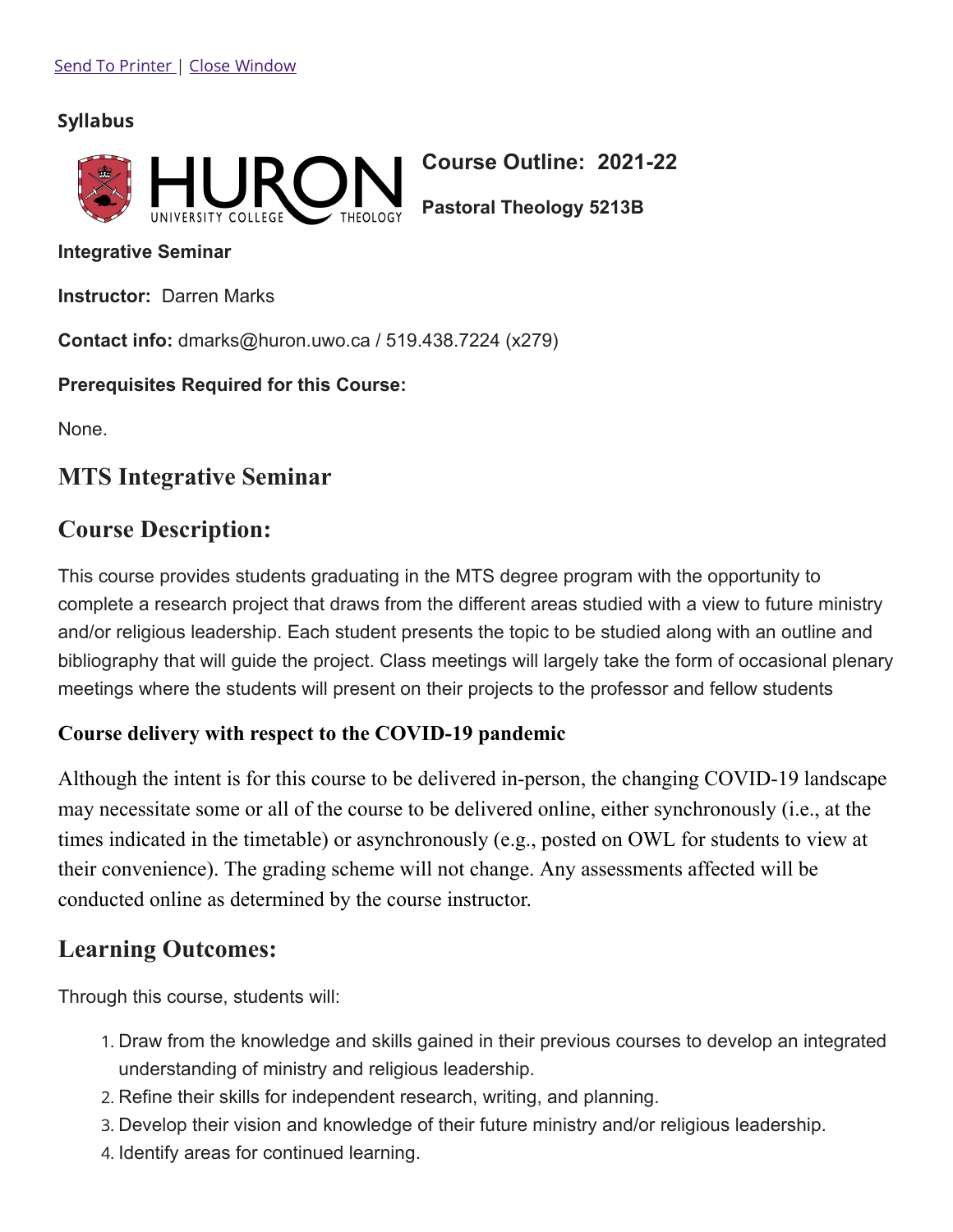## **Learning Processes:**

The primary skills employed will be that of integrative reflection, research and writing. It is expected that the students will draw on more than one theological discipline in the course of completing their final project.

# **Required Texts:**

There are no required texts for this course. However, students must present the professor with a bibliography that will be consulted closely in the course of completing this project.

## **Course Assignments:**

- 1. Regular bibliographical and in class exchanges (30%). 20% is final bibliograpjy and 10% is exchanges.
- 2. Presentation on the project for wider HUC community TBD (30%)\*
- 3. Written Completion of the final project, which will be no longer than 15 pages double spaced (40%)

\*If the pandemic does not allow in person presentation then we will use some asynchronous format.

# **Course Evaluation:**

It is my expectation that all of the contributions in class and submitted work will be graded according to the following expectations: Does the student display a close reading of the assigned texts? Does the student demonstrate of how the topic addressed engages wider themes, terms, and concepts in Christian theology, ethics and Scripture as well as a thorough grasp of other figures and positions and with other human discourses? Is the material presented in a clear and well-organized way, with a concise thesis statement and supporting arguments? Has the student engaged opposing views fairly and thoughtfully? Has the student adequately researched a topic and presented a bibliography of works cited and consulted?

Most importantly, the student should synthesize interests, vocation with educational formation in a concrete and focused manner.

According to these standards, the following grades will be assigned:

| A+ /90=% | <b>Clearly Superior Work</b> |
|----------|------------------------------|
|          |                              |

- A /80-89% Above Average
- B /70-79% Good Work
- C /60-69% Satisfactory Work
- D /50-59% Borderline work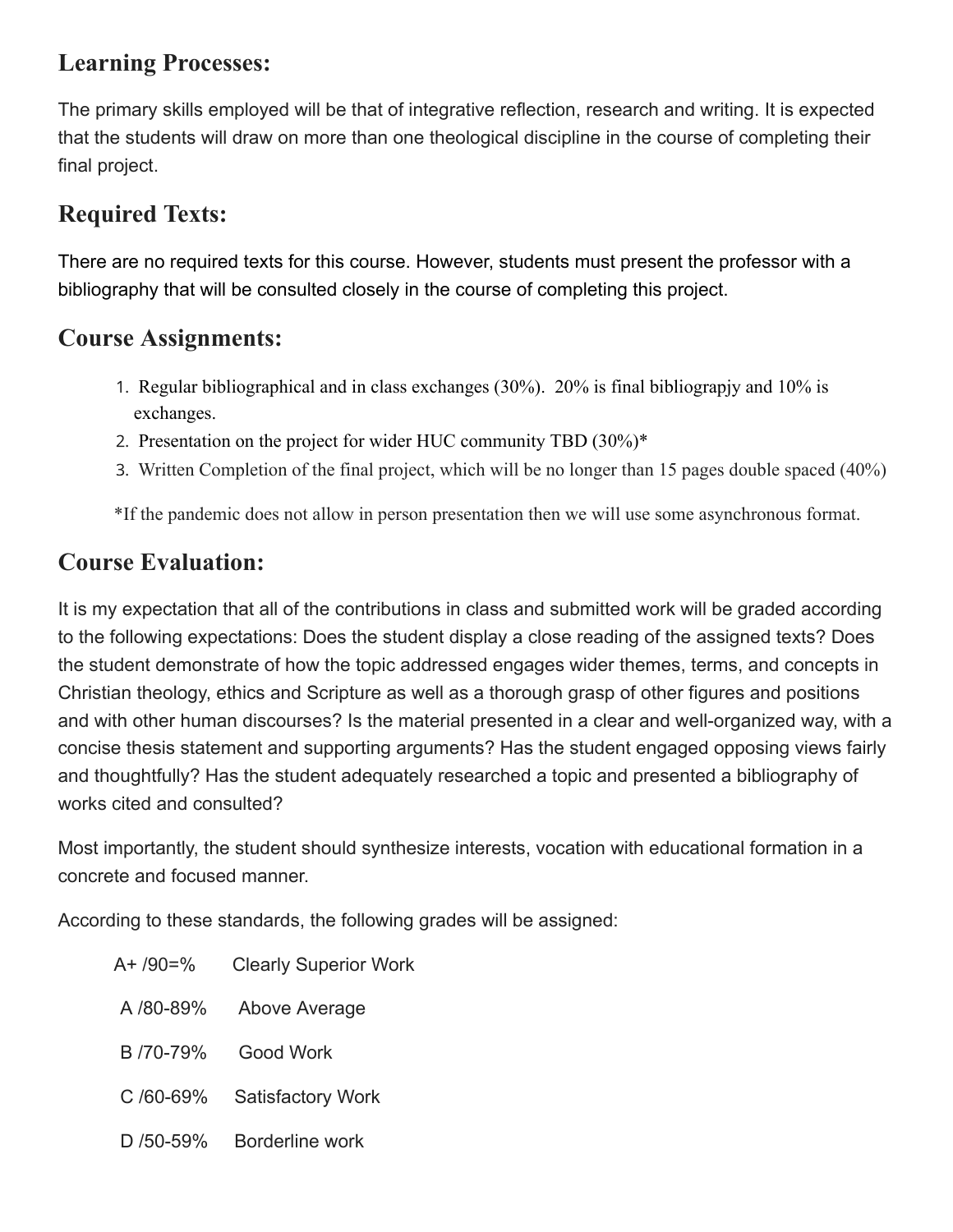## **Course Schedule:**

Because the emphasis in this course on independent study, this course will meet only three times at times that fit the different schedules of the participants.

## **Additional Statements:**

### 1. **Statement on Use of Electronic Devices during Tests and Exams**

It is not appropriate to use technology (such as, but not limited, to laptops, PDAs, cell phones) in the classroom for non-classroom activities. Such activity is disruptive and is distracting to other students and to the instructor, and can inhibit learning. Students are expected to respect the classroom environment and to refrain from inappropriate use of technology and other electronic devices in class.

2. **Statement on Academic Offences:** Scholastic offences are taken seriously and students are directed to read the appropriate policy, specifically, the definition of what constitutes a Scholastic Offence, at the following web site: http://www.uwo.ca/univsec/handbook/appeals/scholoff.pdf.

### 3. **Support Services:**

- UWO Registrar's Office: http://www4.registrar.uwo.ca
- Huron's Faculty of Theology, Office of the Dean: http://www.huronuc.on.ca/faculty of theology/info for current students
- srice@uwo.ca, 519-438-7224, ext. 289
- Huron's Writing Skills Centre: http://www.huronuc.on.ca/student\_life/writing\_services
- UWO Student Support and Development Services: http://communications.uwo.ca/current\_students/student\_services.htm

### 4. **Accommodation for absences (medical or non-medical):**

- a. *Non-medical absences: Documentation and a request for relief must be submitted to the Dean's office in order for accommodation for non-medical absences from tests and examinations to be considered.*
- b. **Medical absences:** See also the Policy on Accommodation for Medical Illness Undergraduate Students, at http://www.uwo.ca/univsec/handbook/appeals/medical.ppf)

**For work representing 10% or more of the overall grade for the course**, a student must present documentation indicating that the student was seriously affected by illness and could not reasonably be expected to meet his/her academic responsibilities. Documentation must be submitted as soon as possible to your Faculty Dean's office (Huron Arts & Social Science students should take their documentation to the Academic Counsellor, through the Academic